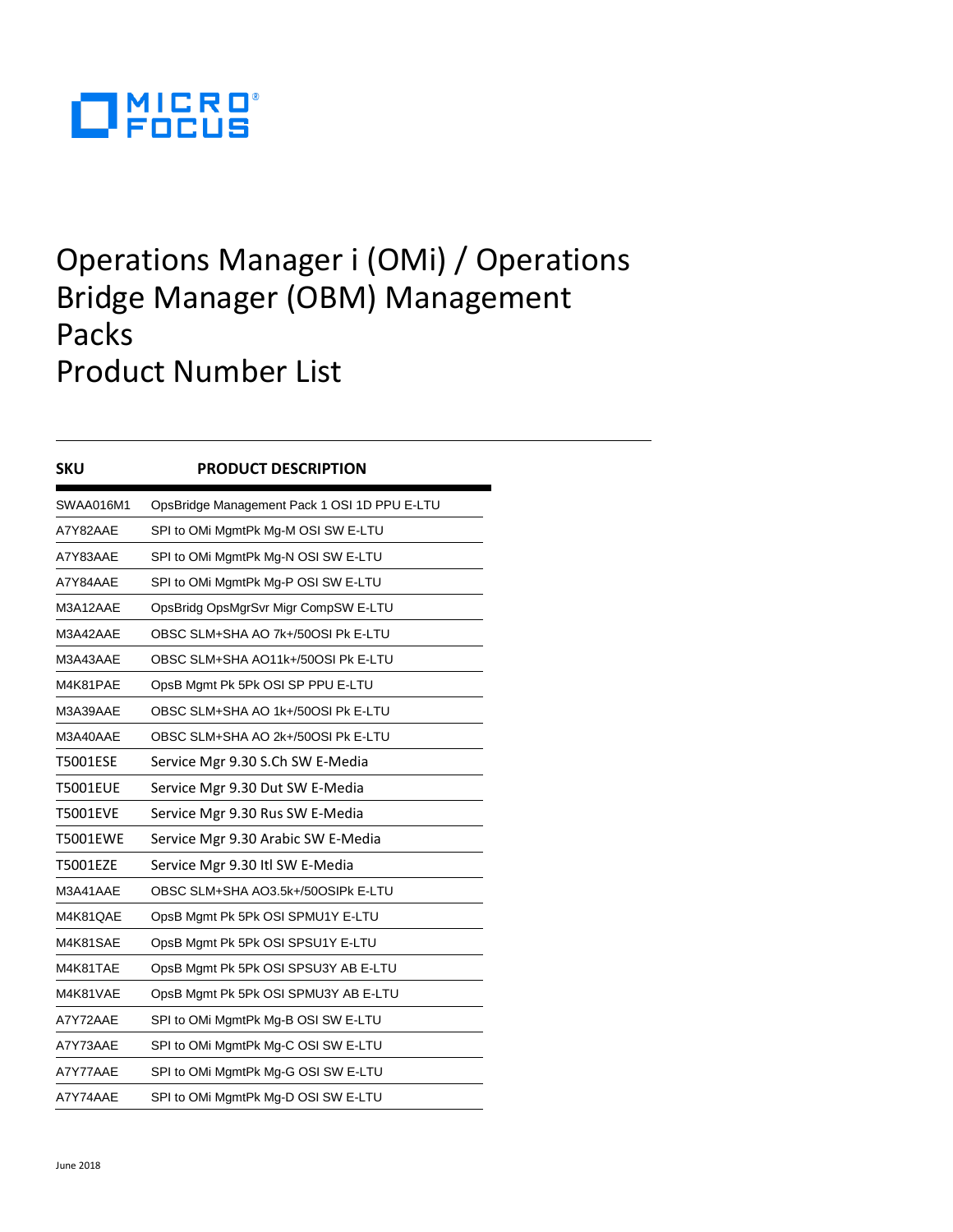

| A7Y78AAE | SPI to OMi MgmtPk Mg-H OSI SW E-LTU  |
|----------|--------------------------------------|
| A7Y79AAE | SPI to OMi MgmtPk Mg-J OSI SW E-LTU  |
| A7Y80AAE | SPI to OMi MgmtPk Mg-K OSI SW E-LTU  |
| A7Y81AAE | SPI to OMi MgmtPk Mg-L OSI SW E-LTU  |
| A7Y75AAE | SPI to OMi MgmtPk Mg-E OSI SW E-LTU  |
| TB999AAE | OpsB Mgmt Pack 25Pk OSI SW E-LTU     |
| A7Y76AAE | SPI to OMi MgmtPk Mg-F OSI SW E-LTU  |
| TJ904AAE | OMi Mgmt Pk Std OS Inst SW E-LTU     |
| TJ905AAE | OMi Mgmt Pk Adv OS Inst SW E-LTU     |
| P8C83AAE | OpsB Mgt Pk Monitor App NU SW E-LTU  |
| M4L10PAE | OB Mgmt 25Pk OSI SP PPU E-LTU        |
| M4L10QAE | OB Mgmt 25Pk OSI SPMU1Y E-LTU        |
| M4L10SAE | OB Mgmt 25Pk OSI SPSU1Y E-LTU        |
| M4L10TAE | OB Mgmt 25Pk OSI SPSU3Y AB E-LTU     |
| M4L10VAE | OB Mgmt 25Pk OSI SPMU3Y AB E-LTU     |
| M4D59AAE | OpsB Mgt Pack 5Pk OSI SW E-LTU       |
| M3A30AAE | OB SC SLM AO 50+/ 50 OSI Pk SW E-LTU |
| M3A31AAE | OBSC SLM AO 250+/ 50 OSI Pk SW E-LTU |
| M3A32AAE | OBSC SLM AO 1K+/ 50 OSI PK SW E-LTU  |
| M3A33AAE | OBSC SLM AO 2k+/ 50 OSI Pk SW E-LTU  |
| M3A34AAE | OBSC SLM AO 3500+/50 OSI SW E-LTU    |
| M3A35AAE | OBSC SLM AO 7k+/50 OSI Pk SW E-LTU   |
| M3A36AAE | OBSC SLM AO 11k+/50 OSI PK SW E-LTU  |
| M3A37AAE | OBSCSLM+SHA AO 50+/50 OSI PK E-LTU   |
| M3A38AAE | OBSCSLM+SHA AO250+/50 OSI Pk E-LTU   |
| A7Y70AAE | SPI to OMi MgtPk MgComp OSI SW E-LTU |
| A7Y71AAE | SPI to OMi MgmtPk Mg-A OSI SW E-LTU  |

## Learn more at [microfocus.com](http://www.microfocus.com/)